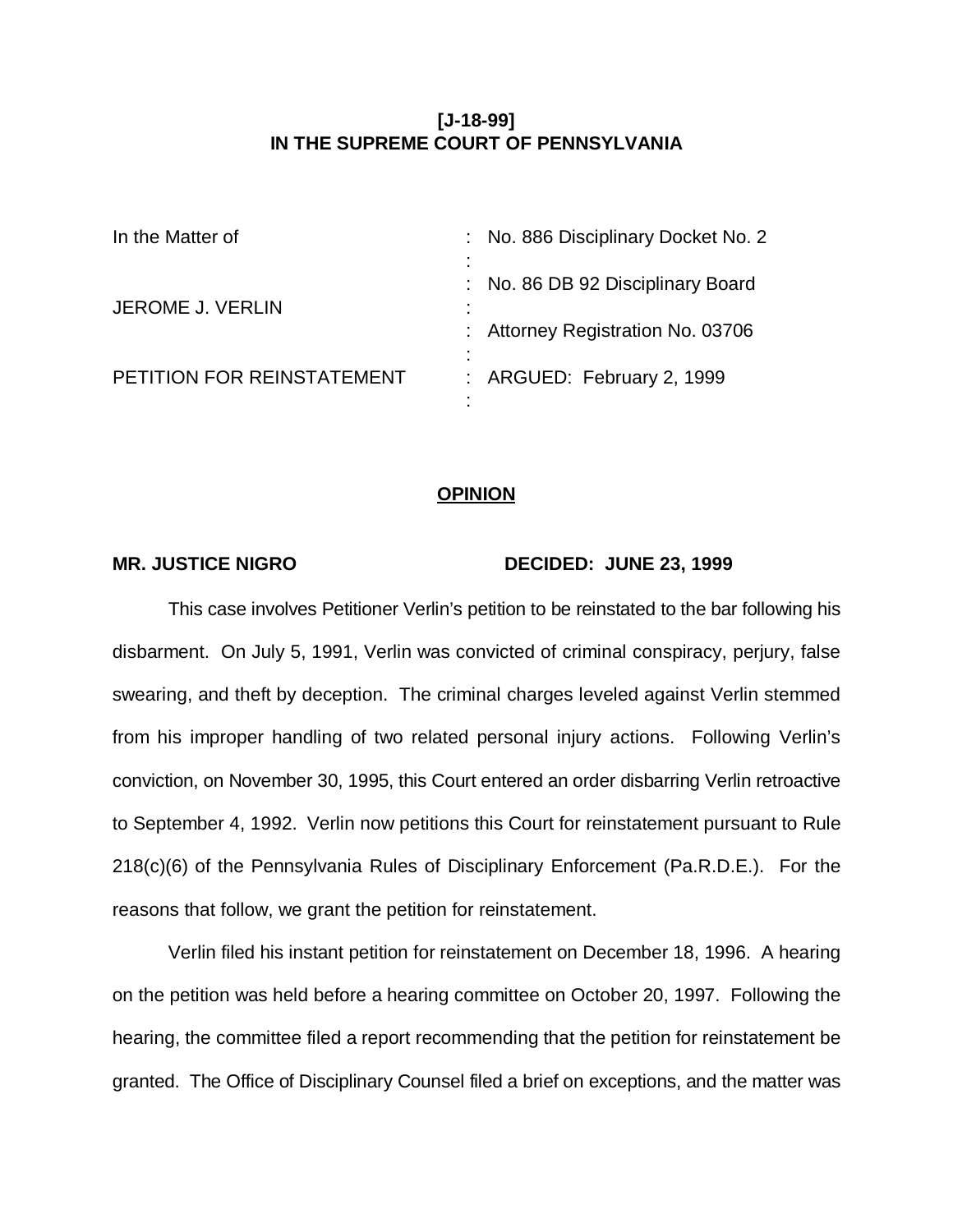adjudicated by the Disciplinary Board at a meeting on June 10, 1998. The Disciplinary Board thereafter issued a report recommending that Verlin's petition for reinstatement be granted.

On October 15, 1998, the Court issued a rule to show cause why an order denying Verlin's petition for reinstatement should not be entered based on his failure to meet the threshold standard articulated in Office of Disciplinary Counsel v. Keller, 509 Pa. 573, 506 A.2d 872 (1986), as well as his failure to demonstrate by clear and convincing evidence, as is required by Pa.R.D.E. 218(c)(3)(i), that his present resumption of the practice of law would not have a detrimental effect upon either the integrity and standing of the bar, the administration of justice, or the public interest, and that he has the moral qualifications, competency and learning in the law required for admission to practice law in the Commonwealth.<sup>1</sup> Following our receipt of Verlin's response to the rule to show cause, the Court issued an order granting oral argument in the matter. Oral argument was heard on February 2, 1999.

Initially, we must determine whether Verlin has shown that his breach of trust was not so egregious as to preclude us from even considering his petition for reinstatement.<sup>2</sup>

## 1. Pa.R.D.E. 218(c)(6) provides:

In the event the Board recommends reinstatement and the Supreme Court, after consideration of that recommendation, is of the view that a rule to show cause should be served upon the respondent-attorney why an order denying reinstatement should not be entered, the same shall be issued setting forth the areas of the Court's concern.

<sup>2.</sup> This threshold inquiry is somewhat coextensive with this Court's duty to determine whether Verlin has met his burden under Pa.R.D.E. 218(c)(3)(i) of proving by clear and convincing evidence that his current resumption of the practice of law would not have a detrimental impact on the integrity and standing of the bar, the administration of justice, or the public interest. The threshold inquiry articulated in Keller and later clarified in Costigan merely recognizes the fact that some (continued…)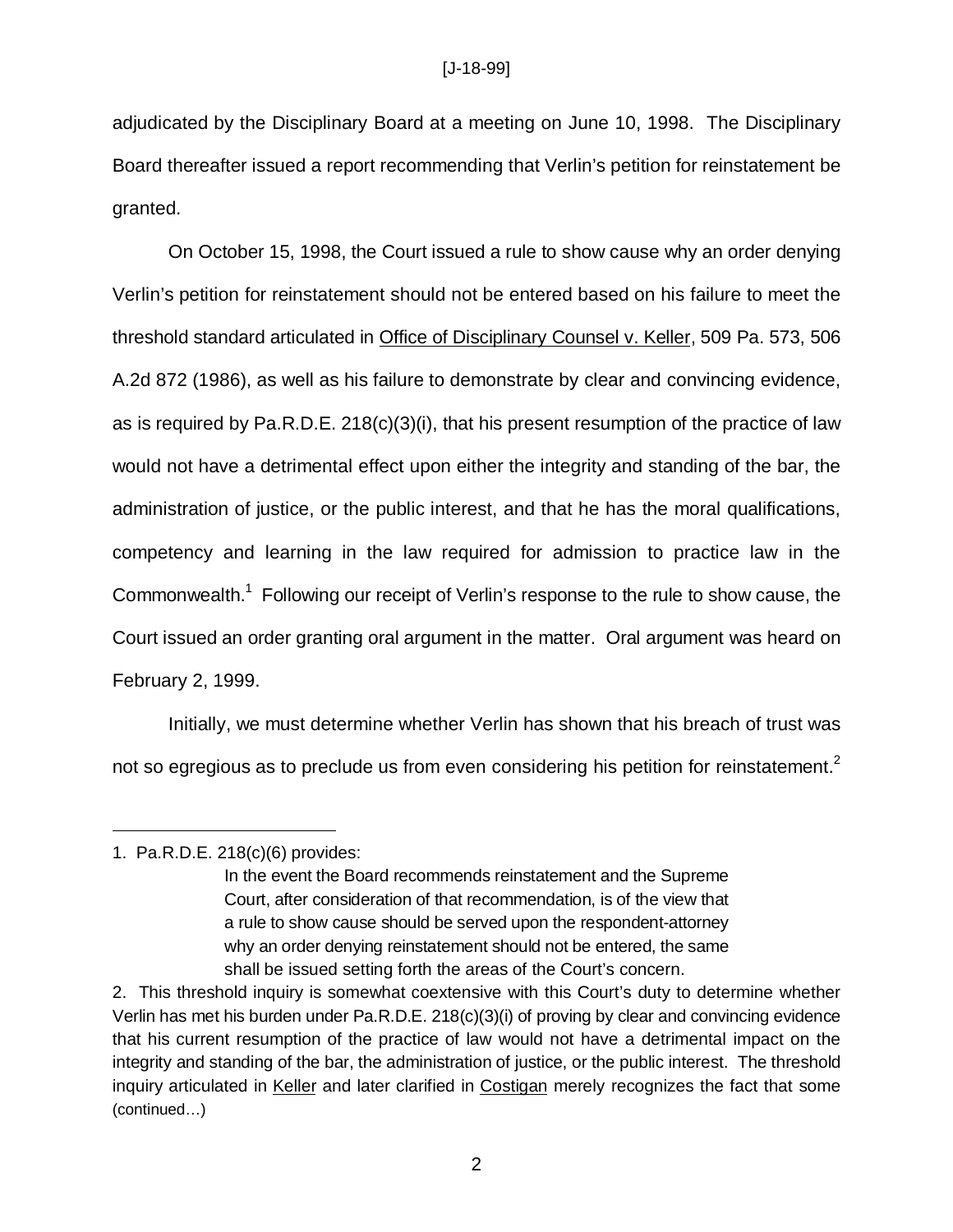See In the Matter of Costigan, 541 Pa. 459, 464-65, 664 A.2d 518, 520 (1995); Office of Disciplinary Counsel v. Keller, 509 Pa. 573, 506 A.2d 872 (1986)).

The breach of trust in this case arose from Verlin's handling of two related personal injury matters. In 1984, Verlin agreed to represent half-brothers Robert Wilson and Anthony Williams in two cases involving claims made on a single automobile insurance policy issued to James Dodson by Aetna Insurance Company. James Dodson died in 1978. Verlin filed complaints on behalf of Wilson and Williams, and scheduled depositions. Verlin became aware that Wilson had been impersonating Dodson in his communications with Aetna, and therefore at least suspected that Wilson would attempt to impersonate Dodson at a deposition scheduled for December 7, 1984. Accordingly, Verlin arranged for an associate at his firm who was unfamiliar with Wilson to conduct the deposition, so that Wilson's confidentiality would be preserved and any perjury on Wilson's part would remain undiscovered. Wilson proceeded to impersonate Dodson at the deposition, but after the associate took the deposition he confronted Verlin and demanded to know whether the man he had just deposed was actually James Dodson. At that point, Verlin acknowledged that Dodson was dead, and assured the associate who deposed Wilson that the firm would rid itself of the case. Despite his promise to the contrary, Verlin continued to litigate the Wilson and Williams cases, and even attempted to use the fraudulent Dodson deposition as leverage in settlement negotiations. Only in 1988, when his fellow partners discovered the fraud and confronted him, did Verlin withdraw from the Wilson and Williams cases.

<sup>(…</sup>continued)

forms of misconduct are so egregious that they will forever bar the disbarred attorney from successfully seeking reinstatement.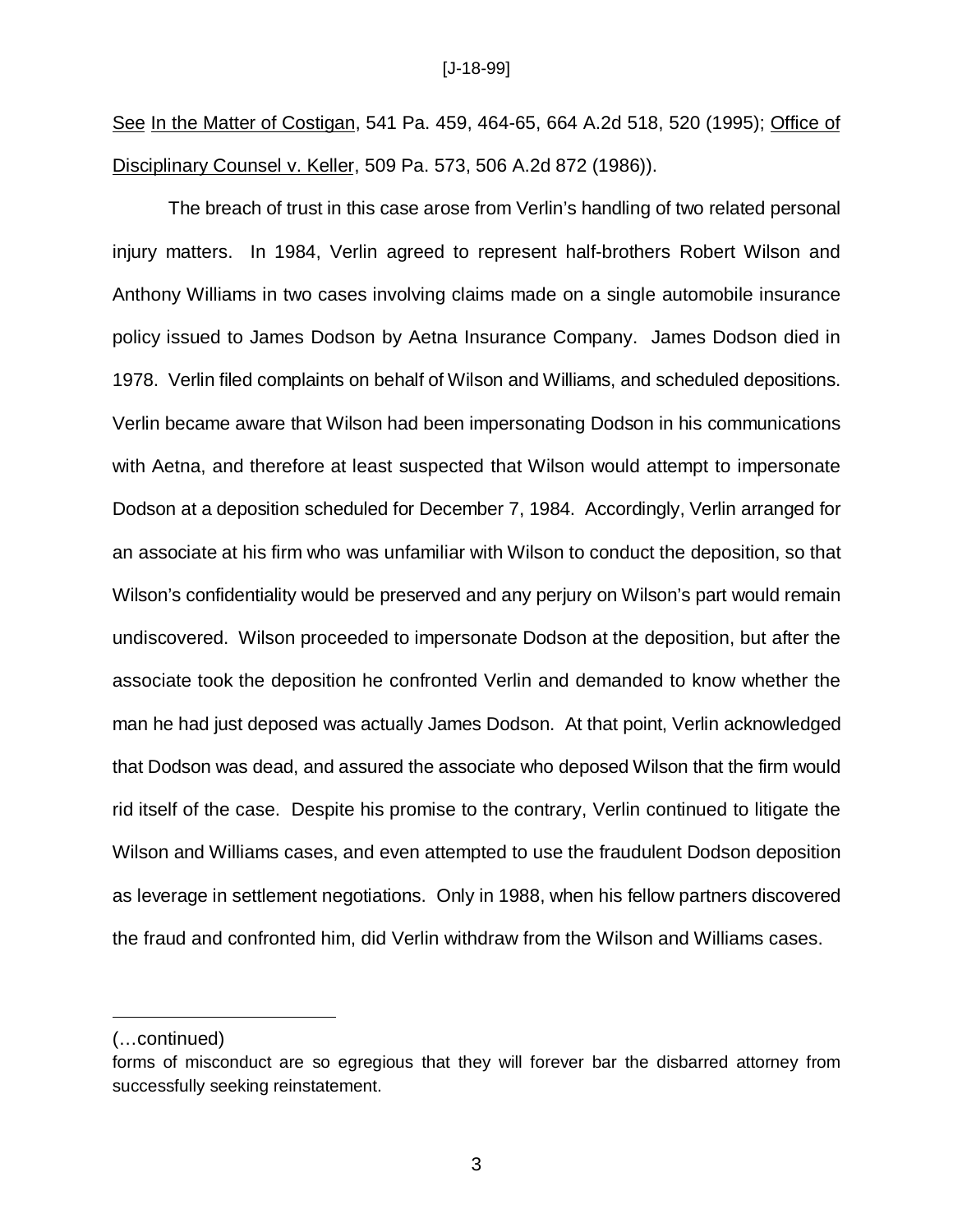#### [J-18-99]

As the Disciplinary Board noted in its October 30, 1995 report recommending that Verlin be disbarred, Verlin's involvement in Wilson's and Williams' fraudulent conduct was not merely "passing" or "accidental" but rather, was knowing and voluntary. By assisting Wilson to impersonate Dodson at the deposition, and by continuing to litigate Wilson's and Williams' cases following the impersonation at the deposition, Verlin damaged the public's confidence in both the legal profession and the administration of justice in the Commonwealth of Pennsylvania. Nevertheless, we agree with the Disciplinary Board that Verlin's misconduct is not so egregious as to act as an outright bar to our consideration of his petition for reinstatement.

Having concluded that Verlin's misconduct is not so egregious as to preclude this Court from considering his petition for reinstatement, we must now determine whether Verlin has met his burden of proving by clear and convincing evidence that his current resumption of the practice of law would not have a detrimental impact on the integrity and standing of the bar, the administration of justice, or the public interest, and that he has the moral qualifications, competency and learning in the law required for admission to practice law in this Commonwealth. Pa.R.D.E. 218(c)(3)(i). In order to make this determination, we must consider the amount of time that has passed since Verlin was disbarred, as well as his efforts at rehabilitation.

Almost eight years have passed since Verlin's retroactive disbarment on September 4, 1992. While this is not an extremely lengthy period of time, we believe that it is sufficient to dissipate the detrimental impact of Verlin's misconduct on the integrity and standing of the bar, the administration of justice, and the public interest. In addition, Verlin's period of disbarment has provided this Court with an opportunity to evaluate Verlin's ongoing efforts

4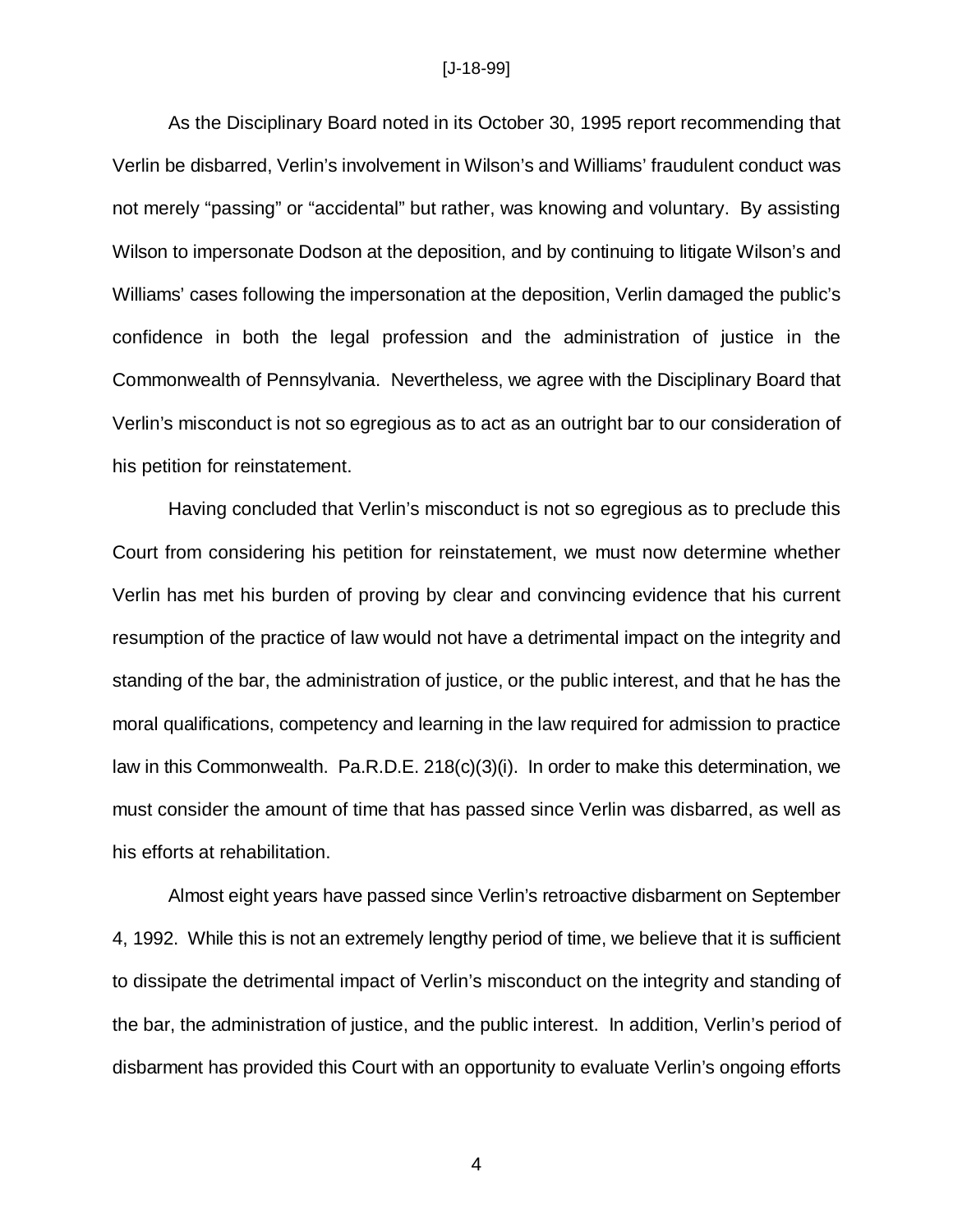#### [J-18-99]

to rehabilitate himself. As the following discussion indicates, Verlin has demonstrated a steadfast commitment to rehabilitating himself during his disbarment

Following his criminal conviction in 1991, Verlin was sentenced to 11 to 23 months incarceration. However, Verlin's sentence was subsequently reduced to four months of work release and six weeks of home monitoring, which he completed without incident. Following the conclusion of his work release and home monitoring, Verlin was placed on probation, which, owing to his exemplary behavior, was terminated nearly two years early. Following the termination of his probation, Verlin paid his court-ordered restitution and fines, and almost immediately began working as a paralegal in his son's law office.

During his disbarment, Verlin has kept up with his learning in the law by working for his son as a paralegal, reading the legal periodicals, and attending numerous legal courses sponsored by the Pennsylvania Bar Institute and the Bar Association. In addition, Verlin has served the community by volunteering his time at the Support Center for Child Advocates.

At his reinstatement hearing, Verlin presented the testimony of seven character witnesses, including a former Judge of the Court of Common Pleas of Philadelphia County, a past President of the Pennsylvania Bar Association, attorneys, and a physician. The character witnesses testified that Verlin's resumption of the practice of law would not be subversive of the public interest or prejudicial to the administration of justice. In addition, Verlin submitted one hundred sixteen letters attesting to his good character.<sup>3</sup> Perhaps

<sup>3.</sup> The extensive character testimony provided on Verlin's behalf demonstrates the high regard and reputation that he enjoyed during the thirty-five years that he practiced law in the Philadelphia area. That Verlin had such a distinguished career and was held in such high esteem by his colleagues (continued…)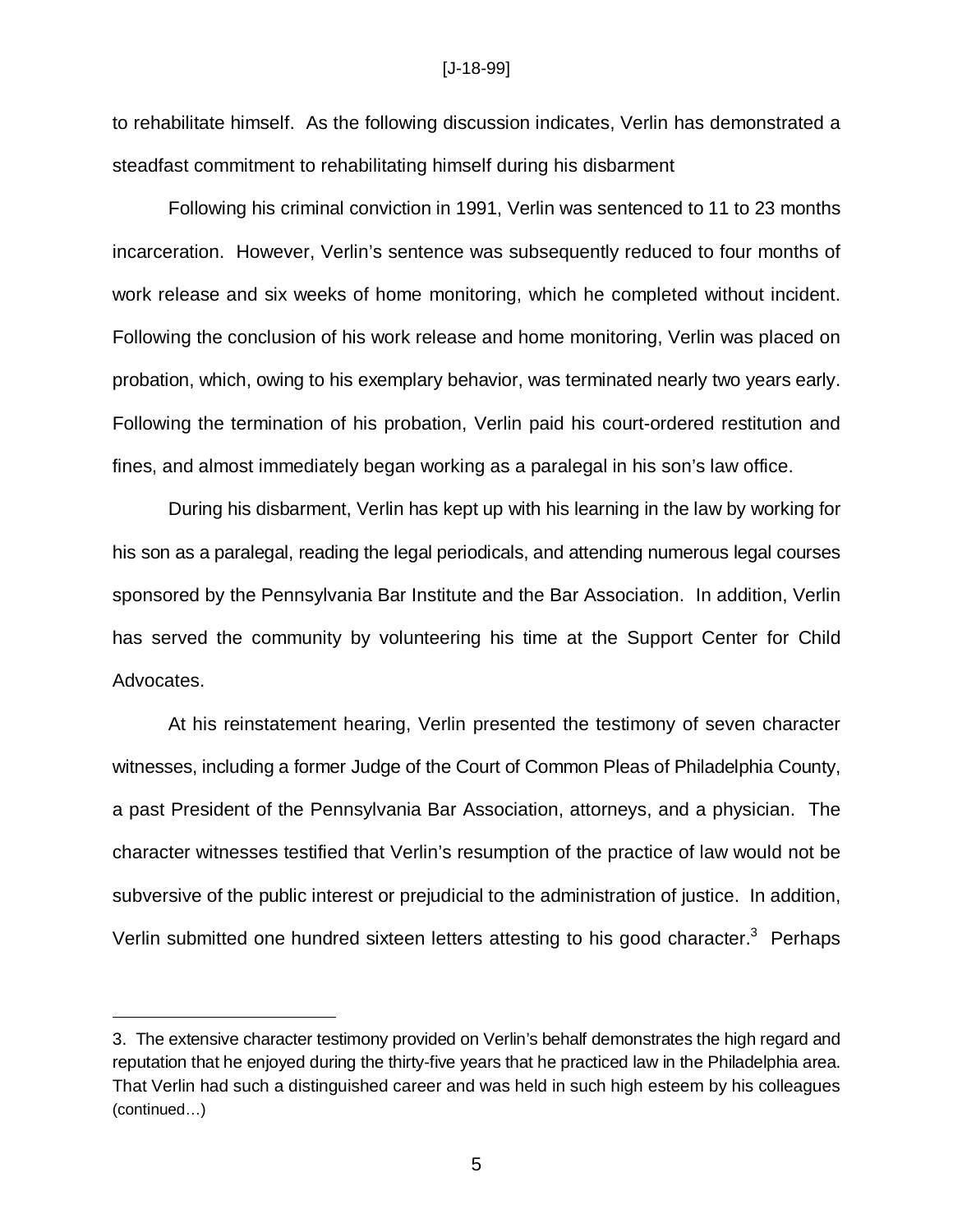most importantly, the Disciplinary Board found that Verlin testified credibly as to his remorse for his actions, which he described as a breach of trust to himself, his profession and his family. In addition, Verlin assured the Hearing Committee that if he is reinstated, he will conduct himself with the highest degree of integrity.

Considering all of the foregoing facts, we believe that Verlin has proven, by clear and convincing evidence, that his resumption of the practice of law would not have a detrimental impact on the integrity and standing of the bar, the administration of justice, or the public interest, and that he has the moral qualifications, competency, and learning in the law required for admission to practice law in this Commonwealth. Pa.R.D.E. 218(c)(3)(i). We are satisfied that Verlin will conduct himself with the highest degree of integrity, as he has observed and experienced firsthand the devastating damage that the unethical practice of law often reaps on the offending lawyer, his family, friends and colleagues. In addition, we believe that Verlin has shown that he is prepared to accept his responsibility as a lawyer to conduct himself in such a manner as to protect and cultivate the integrity and standing of the bar in the eyes of the public, and to facilitate the proper administration of justice.

As this Court aptly stated in In the Matter of Robert W. Costigan, 541 Pa. 459, 465, 664 A.2d 518, 520 (1995):

> Inevitably, meeting the requirements of rule 218(c)(3)(I) will involve the petitioner's coming to terms with the conduct that caused his disbarment. In other words, the petitioner must demonstrate not only that he understands the nature of his

<sup>(…</sup>continued)

and the community at large suggests that the serious misconduct which resulted in his disbarment was an aberration.